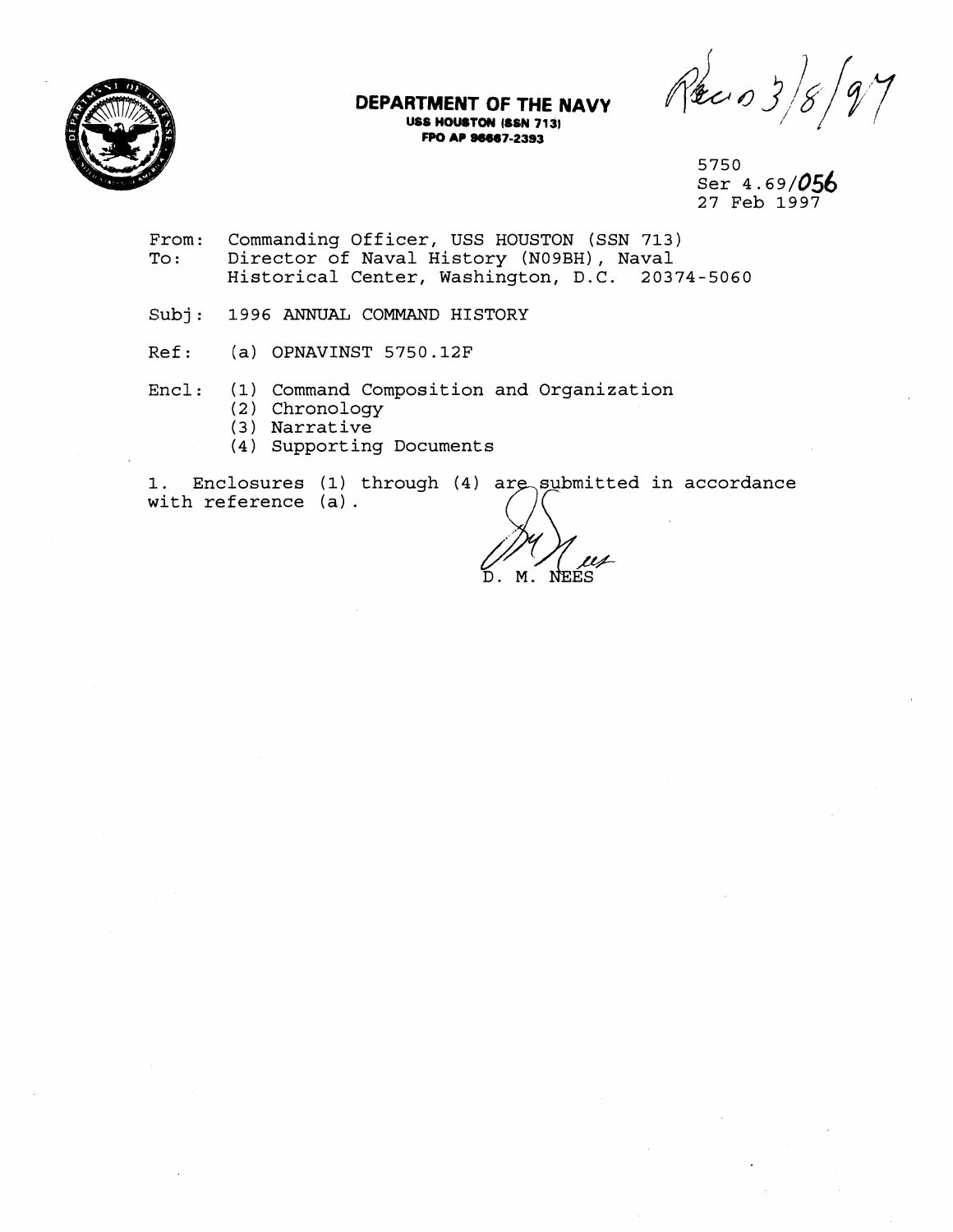# COMMAND COMPOSITION AND ORGANIZATION

**1. USS HOUSTON'S MISSION:** USS HOUSTON (SSN 713) is a Los Angeles Class nuclear powered fast attack submarine that was designed primarily as a high speed escort for carrier task forces. She supports national military objectives with the ability to carry the fight to the enemy at sea or on land with torpedoes and cruise missiles. Because of her stealth, HOUSTON is the ideal platform for missions such as Anti-Submarine Warfare, Anti-Surface Warfare, Strike Warfare, Mine Warfare, Special Forces Operations, Intelligence Gathering and Search and Rescue. COMMAND COMPOSITION AND ORGANIZATION<br>
1. USS HOUSTON'S MISSION: USS HOUSTON (SSN 713) is a Los<br>
Angeles Class nuclear powered fast attack submarine that was<br>
designed primarily as a high speed escort for carrier task<br>
forc

2. ORGANIZATIONAL STRUCTURE: USS HOUSTON is one of eight Los Angeles class nuclear-powered submarines attached to Squadron Eleven, homeported in San Diego, California. HOUSTON'S Immediate Senior in Command (ISIC) is Commander, Submarine Squadron Eleven, Captain JOHN W. GREENERT.

DALE M. NEES, Commander, USN. Commander NEES, a native of<br>
, graduated with distinction from the U.S. Naval Academy in 1979. He relieved as the Commanding Officer of USS HOUSTON on **5** May **1995.**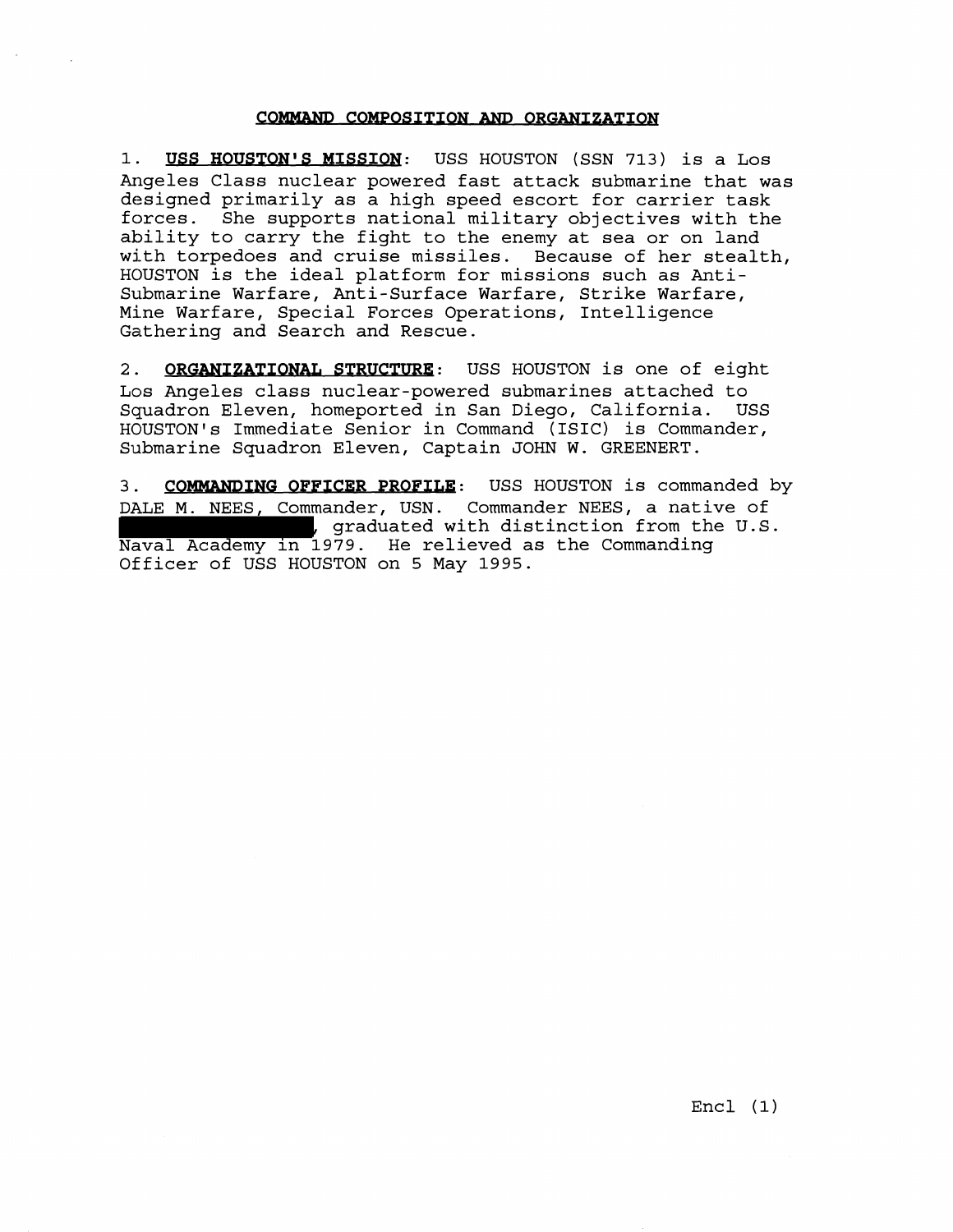### COMMAND CHRONOLOGY

#### 1996

- **01** JAN **28** JAN INPORT SAN DIEGO
- **29** JAN **14** FEB UNDERWAY FOR LOCAL OPERATIONS
- **14** FEB **15** FEB OPERATIONAL REACTOR SAFEGUARDS EXAMINATION
- **20** FEB **28** FEB TACTICAL WARFARE TRAINING, CERTIFICATION AND PROFICIENCY EXAMINATION/TACTICAL READINESS EVALUATION
- **:29** FEB **17** MAR INPORT SAN DIEGO
- **18 MAR 23 MAR**  UNDERWAY FOR LOCAL OPERATIONS
- **24 MAR 30 MAR**  TRANSIT TO SEAFAC, ALASKA
- **31 MAR 03** APR SOUND TRIALS AT SEAFAC
- **1-2** .APR **14** APR TRANSIT TO SAN DIEGO
- **1.5** APR **28** APR INPORT SAN DIEGO
- **29** APR **05** MAY UNDERWAY FOR LOCAL OPERATIONS
- **04** MAY **05** MAY TRANSIT TO SAN FRANCISCO
- **06** h4AY **08** MAY INPORT SAN FRANCISCO
- **09** MAY **10** MAY TRANSIT TO SAN DIEGO
- **11** blAY **12** JUN INPORT SAN DIEGO; UPKEEP PERIOD
- **13** JUN **14** JUN SEA TRAILS
- **<sup>15</sup>**JUN **16** JUN INPORT SAN DIEGO
- **1'7** J'UN **26** JUN UNDERWAY FOR LOCAL OPERATIONS
- **2'7** JUN **01** JUL OPERATIONAL READINESS EVALUATION
- **02** JUL **07** JUL INPORT SAN DIEGO
- **08** JUL **11** JUL UNDERWAY FOR LOCAL OPERATIONS
- **12** JUL **14** JUL TACTICAL READINESS EVALUATION/PRE OVERSEAS MOVEMENT CERTIFICATION

Encl (2)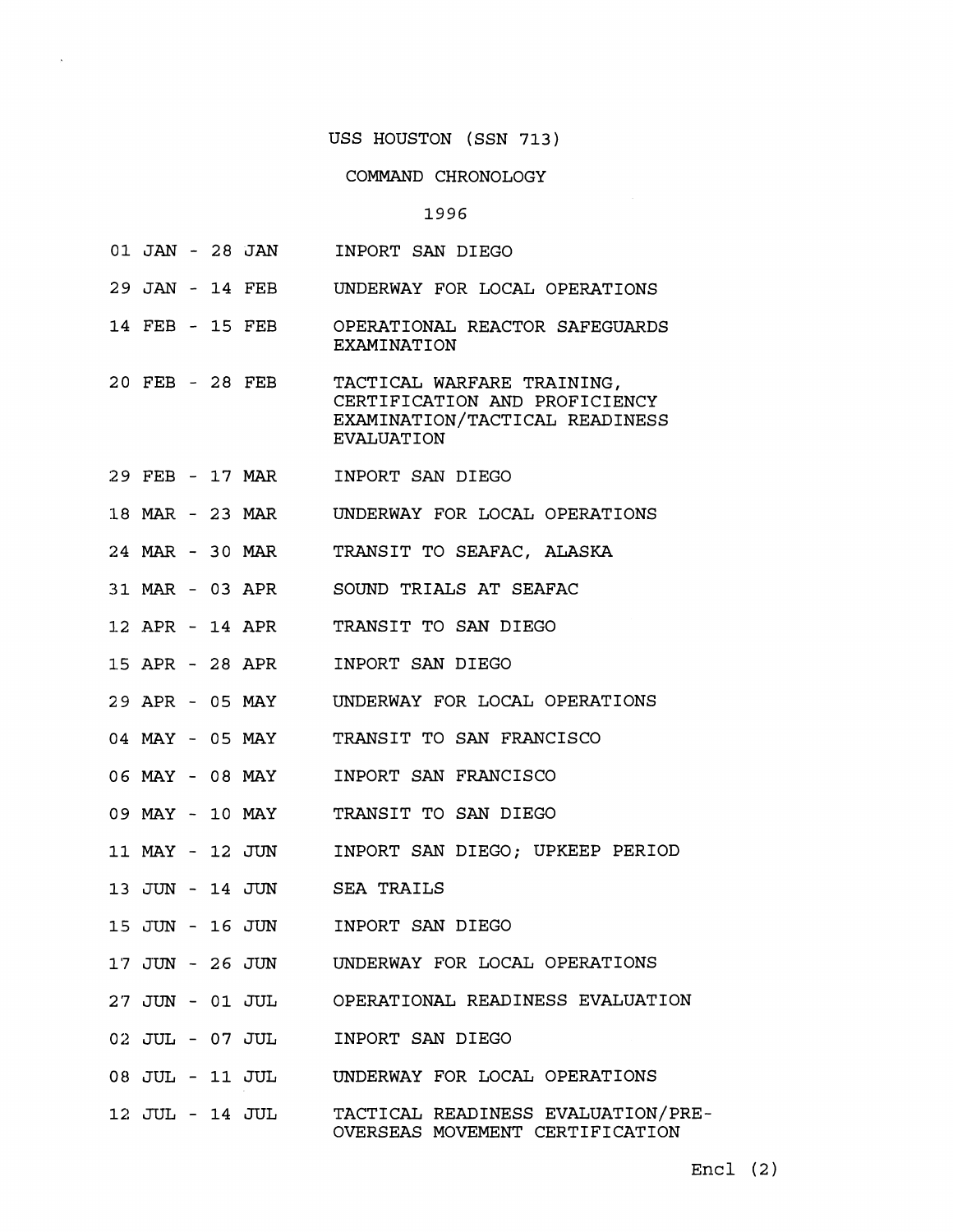# COMMAND CHRONOLOGY

# 1996

- 15; JUL 04 AUG DEPLOYMENT LOADOUT
- 05 AUG 02 OCT WESTPAC OPERATIONS
- 03 OCT 13 OCT INPORT YOKOSUKA, JAPAN
- 14 OCT 03 NOV WESTPAC OPERATIONS
- 04 NOV 10 NOV INPORT OKINAWA, JAPAN
- 11 NOV 15 NOV TRANSIT TO GUAM
- 16 NOV 29 NOV INPORT GUAM
- 30 NOV 03 DEC TRANSIT TO HONG KONG
- 04 DEC 09 DEC INPORT HONG KONG
- 10 DEC 12 DEC TRANSIT TO YOKOSUKA, JAPAN
- 13 DEC 14 DEC INPORT YOKOSUKA, JAPAN
- 14 DEC 17 DEC UNDERWAY FOR SHIN KAME 97-1, JOINT OPERATIONS WITH JMSDF
- 18 DEC 19 DEC INPORT YOKOSUKA, JAPAN
- 19 DEC 23 DEC TRANSIT TO GUAM
- 23 DEC 31 DEC INPORT GUAM; UPKEEP PERIOD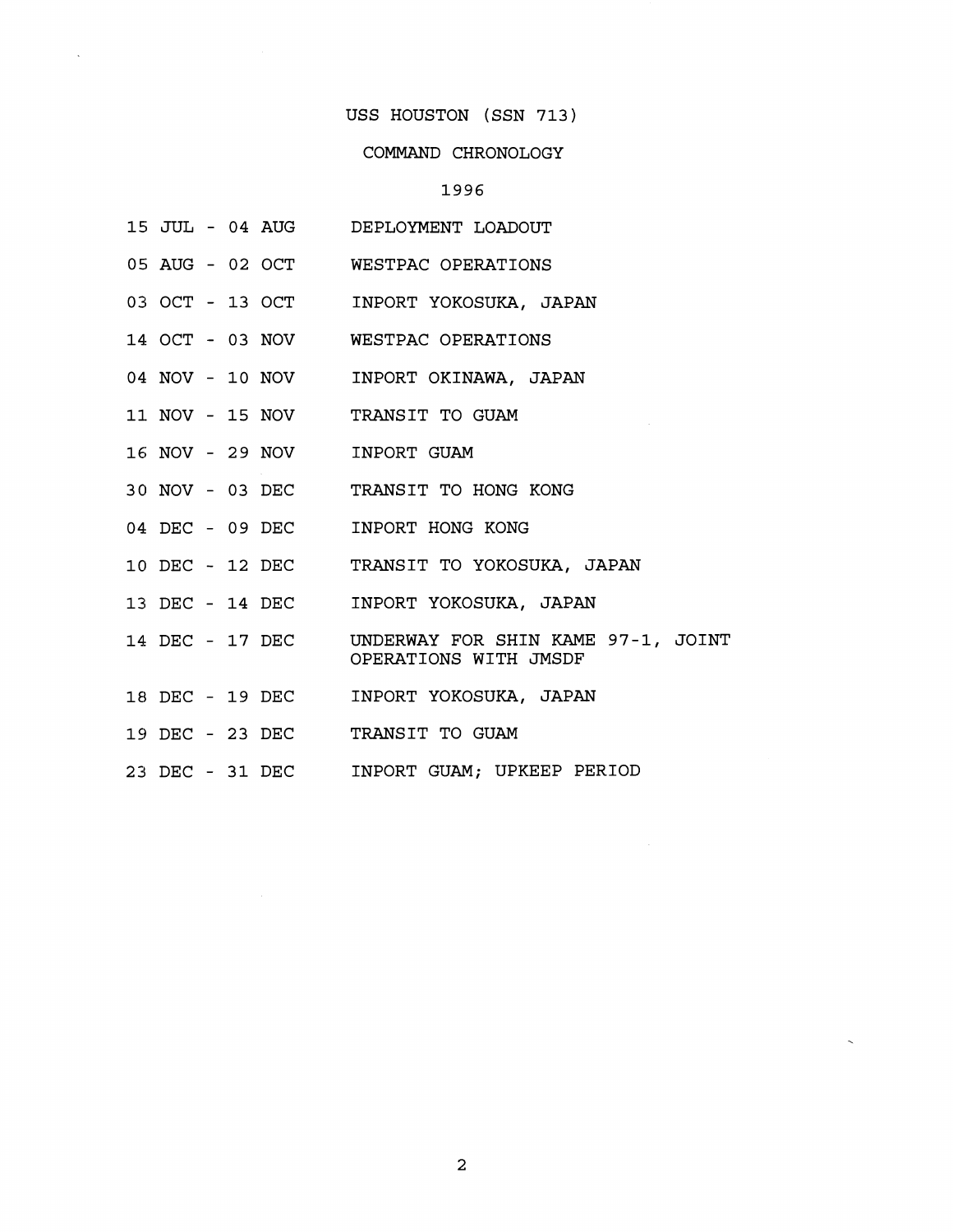# COMMAND NARRATIVE

1996

29 JAN - 14 FEB. UNDERWAY FOR LOCAL OPERATIONS - Provided .ASW services while emphasizing qualifications and crew training.

**<sup>14</sup>**FEB - 15 FEB. OPERATIONAL REACTOR SAFEGUARDS EXAMINATION - The ship successfully completed this comprehensive examination of the ship's ability to operate the propulsion plant.

20 FEB - 28 FEB. TACTICAL WARFARE TRAINING, CERTIFICATION AND PROFICIENCY EXAMINATION/TACTICAL READINESS EVALUATION - The ship demonstrated the ability to conduct multiple tasks in a simulated hostile environment including the successful employment of eight exercise torpedoes and the simulated launch of numerous Tomahawk and Harpoon missiles. At the conclusion of this examination, HOUSTON was fully recertified to employ all tactical weapons.

**18** MAR - 23 MAR. UNDERWAY FOR LOCAL OPERATIONS - Conducted pre-deployment training.

31. **MAR** - 03 APR. SOUND TRIALS AT SEAFAC - Completed sound monitoring evolutions. All testing was completed as scheduled.

29 APR - 05 MAY. UNDERWAY FOR LOCAL OPERATIONS - Conducted pre-deployment training.

**17** JUN - 26 JUN. UNDERWAY FOR LOCAL OPERATIONS - Provided ASW services while emphasizing qualifications and crew training.

**27** JUN - 01 JUL. OPERATIONAL READINESS EVALUATION - Completed pre-deployment training and an Operational Readiness Evaluation in support of final certification for the upcoming deployment.

08 JUL - **11** JUL. UNDERWAY FOR LOCAL OPERATIONS - Conducted ASW exercises while emphasizing qualifications and crew training tailored for the deployment. Consisted of multitasking on short notice covering virtually every aspect of the submarine mission.